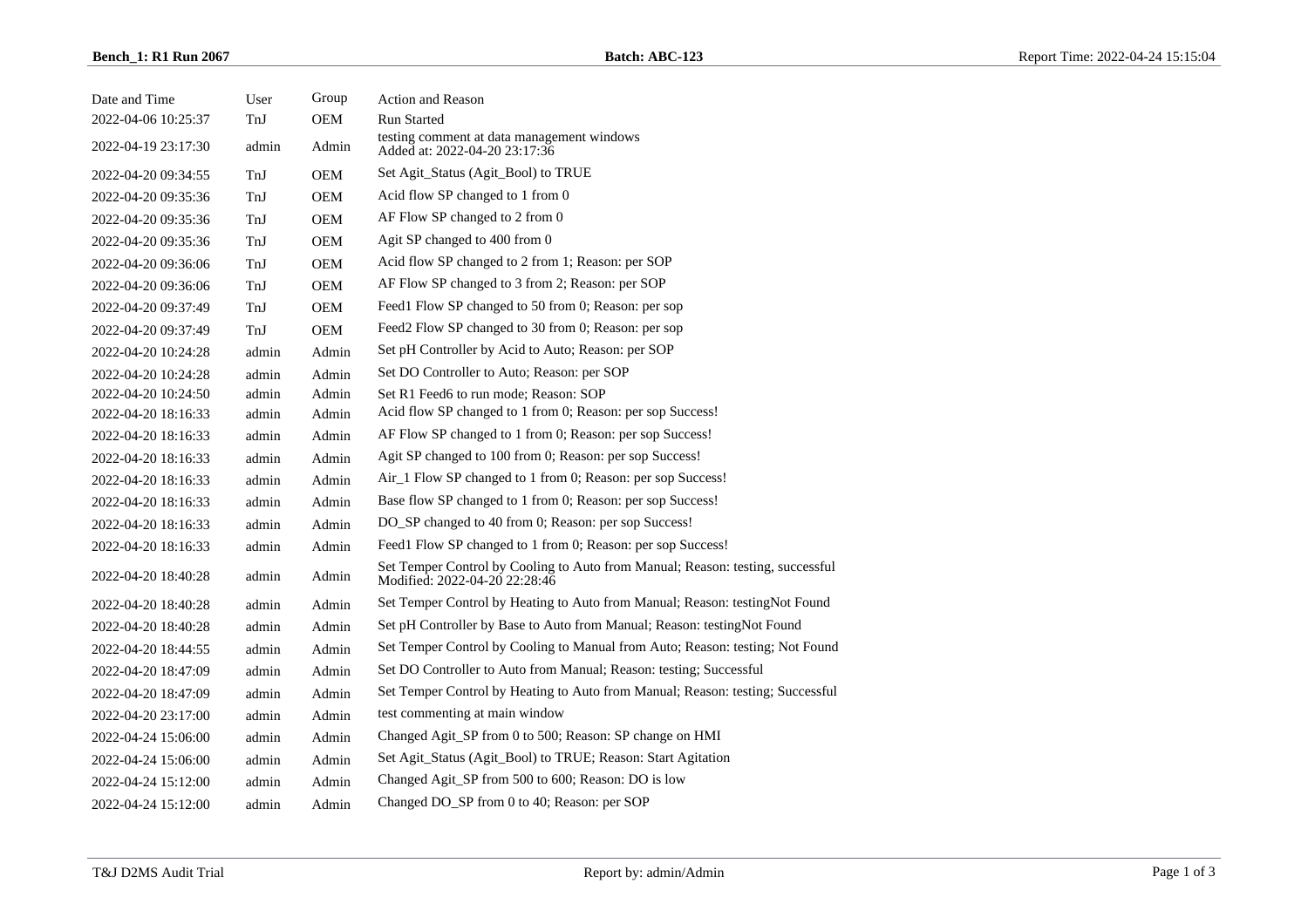| Date and Time       | User  | Group | <b>Action and Reason</b>                                           |
|---------------------|-------|-------|--------------------------------------------------------------------|
| 2022-04-24 15:14:00 | admin | Admin | pH SP changed to 5.5 from 0; Reason: per SOP; Sucessful.           |
| 2022-04-24 15:14:00 | admin | Admin | Temperature SP changed to 36.8 from 0; Reason: per SOP; Sucessful. |